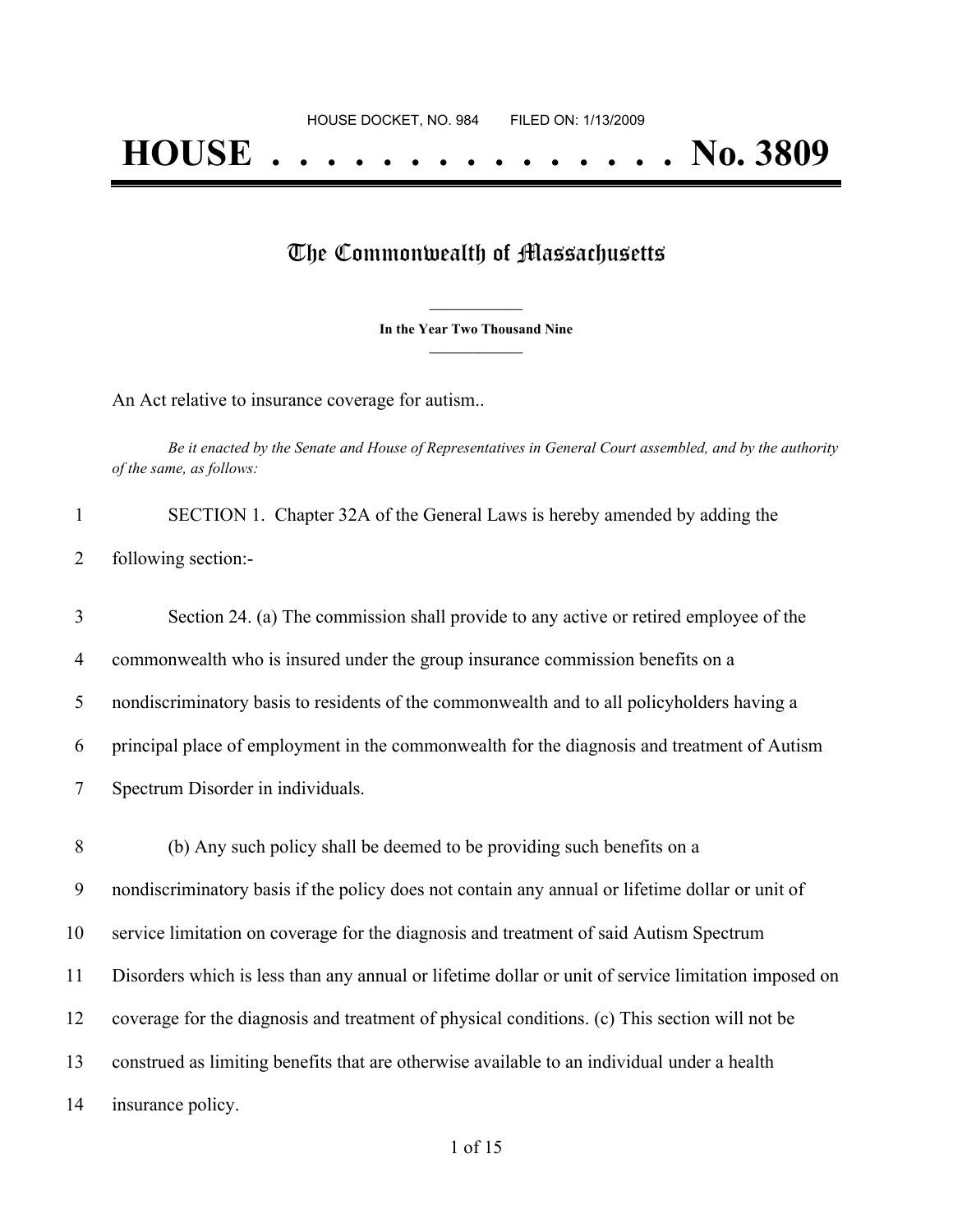| 15 | (d) Coverage under this section will not be subject to any limits on the number of visits         |
|----|---------------------------------------------------------------------------------------------------|
| 16 | an individual may make to an autism services provider. (e) This section will not be construed as  |
| 17 | affecting any obligation to provide services to an individual under an individualized family      |
| 18 | service plan, an individualized education program, or an individualized service plan. (f)         |
| 19 | Definitions - As used in this section:                                                            |
| 20 | 1. "Applied behavior analysis" means the design, implementation, and evaluation of                |
| 21 | environmental modifications, using behavioral stimuli and consequences, to produce socially       |
| 22 | significant improvement in human behavior, including the use of direct observation,               |
| 23 | measurement, and functional analysis of the relationship between environment and behavior.        |
| 24 | 2. "Autism services provider" means any person, entity, or group that provides treatment          |
| 25 | of autism spectrum disorders.                                                                     |
| 26 | 3. "Autism spectrum disorders" means any of the Pervasive Developmental Disorders                 |
| 27 | (PDD) as defined by the most recent edition of the Diagnostic and Statistical Manual of Mental    |
| 28 | Disorders (DSM), including Autistic Disorder, Asperger's Disorder, and PDD Not Otherwise          |
| 29 | Specified.                                                                                        |
| 30 | 4. "Board Certified Behavior Analyst" means a behavior analyst credentialed by the                |
| 31 | Behavior Analyst Certification Board as a Board Certified Behavior Analyst.                       |
| 32 | 5. "Diagnosis of autism spectrum disorders" means medically necessary assessments,                |
| 33 | evaluations, including neuropsychological evaluations, genetic testing or other tests to diagnose |
| 34 | whether an individual has one of the autism spectrum disorders.                                   |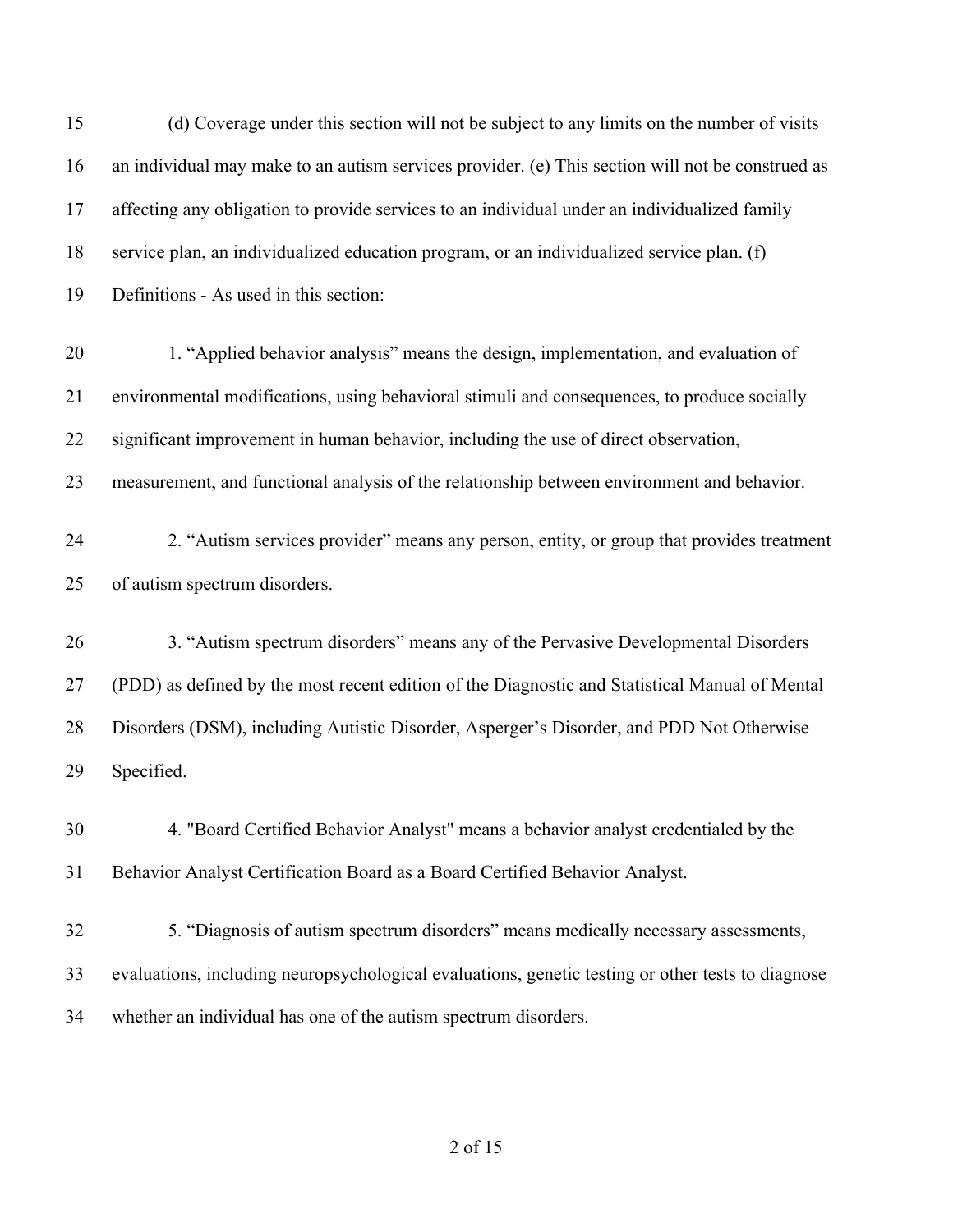of 15 6. "Habilitative or rehabilitative care" means professional, counseling, and guidance services and treatment programs, including applied behavior analysis supervised by a Board Certified Behavior Analyst, that are necessary to develop, maintain, and restore, to the maximum extent practicable, the functioning of an individual. 7. "Pharmacy care" means medications prescribed by a licensed physician and any health-related services deemed medically necessary to determine the need or effectiveness of the medications, to the same extent that pharmacy care is provided by the policy for other medical conditions. 8. "Psychiatric care" means direct or consultative services provided by a psychiatrist licensed in the state in which the psychiatrist practices. 9. "Psychological care" means direct or consultative services provided by a psychologist licensed in the state in which the psychologist practices. 10. "Therapeutic care" means services provided by licensed or certified speech therapists, occupational therapists, physical therapists or social workers. 11. "Treatment of Autism Spectrum Disorders" will include the following care prescribed, provided, or ordered for an individual diagnosed with one of the autism spectrum disorders by a licensed physician or a licensed psychologist who determines the care to be medically necessary: a. habilitative or rehabilitative care; b. pharmacy care; c. psychiatric care;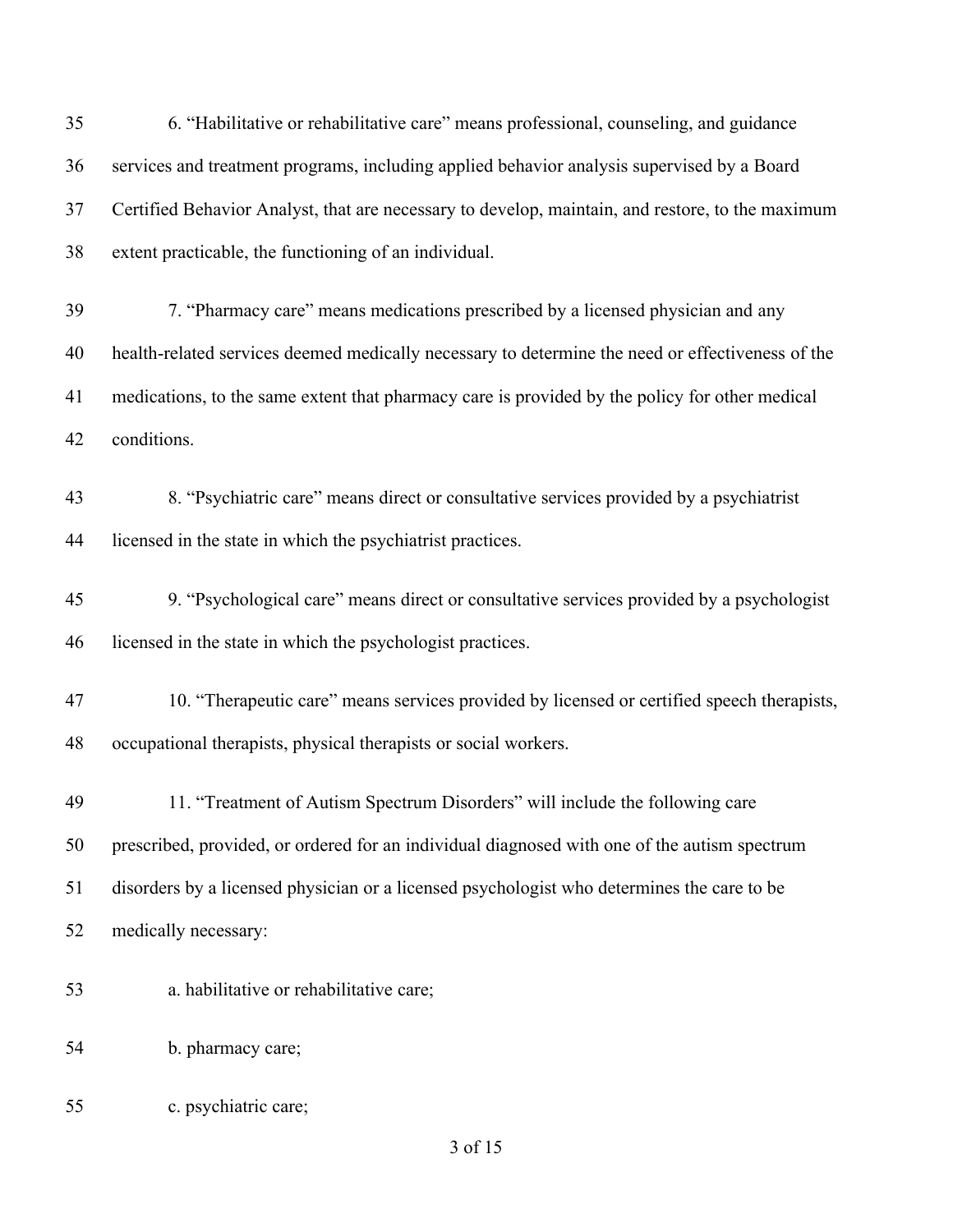| 56 | d. psychological care; and |  |
|----|----------------------------|--|
|    |                            |  |

e. therapeutic care.

 SECTION 2. Chapter 175 of the General Laws is hereby amended by inserting the following new section after section 47T:-

 (a) Any individual policy of accident and sickness insurance issued pursuant to section 108, which provides hospital expense and surgical expense insurance, and any group blanket or general policy of accident and sickness insurance issued pursuant to section 110, which provides hospital expense and surgical expense insurance, which is issued or renewed within or without the commonwealth, shall provide benefits on a nondiscriminatory basis to residents of the commonwealth and to all policyholders having a principal place of employment in the commonwealth for the diagnosis and treatment of Autism Spectrum Disorder in individuals. (b) Any such policy shall be deemed to be providing such benefits on a nondiscriminatory basis if the policy does not contain any annual or lifetime dollar or unit of service limitation on coverage for the diagnosis and treatment of said Autism Spectrum Disorders which is less than any annual or lifetime dollar or unit of service limitation imposed on coverage for the diagnosis and treatment of physical conditions. (c) This section will not be construed as limiting benefits that are otherwise available to

- an individual under a health insurance policy.
- (d) Coverage under this section will not be subject to any limits on the number of visits an individual may make to an autism services provider.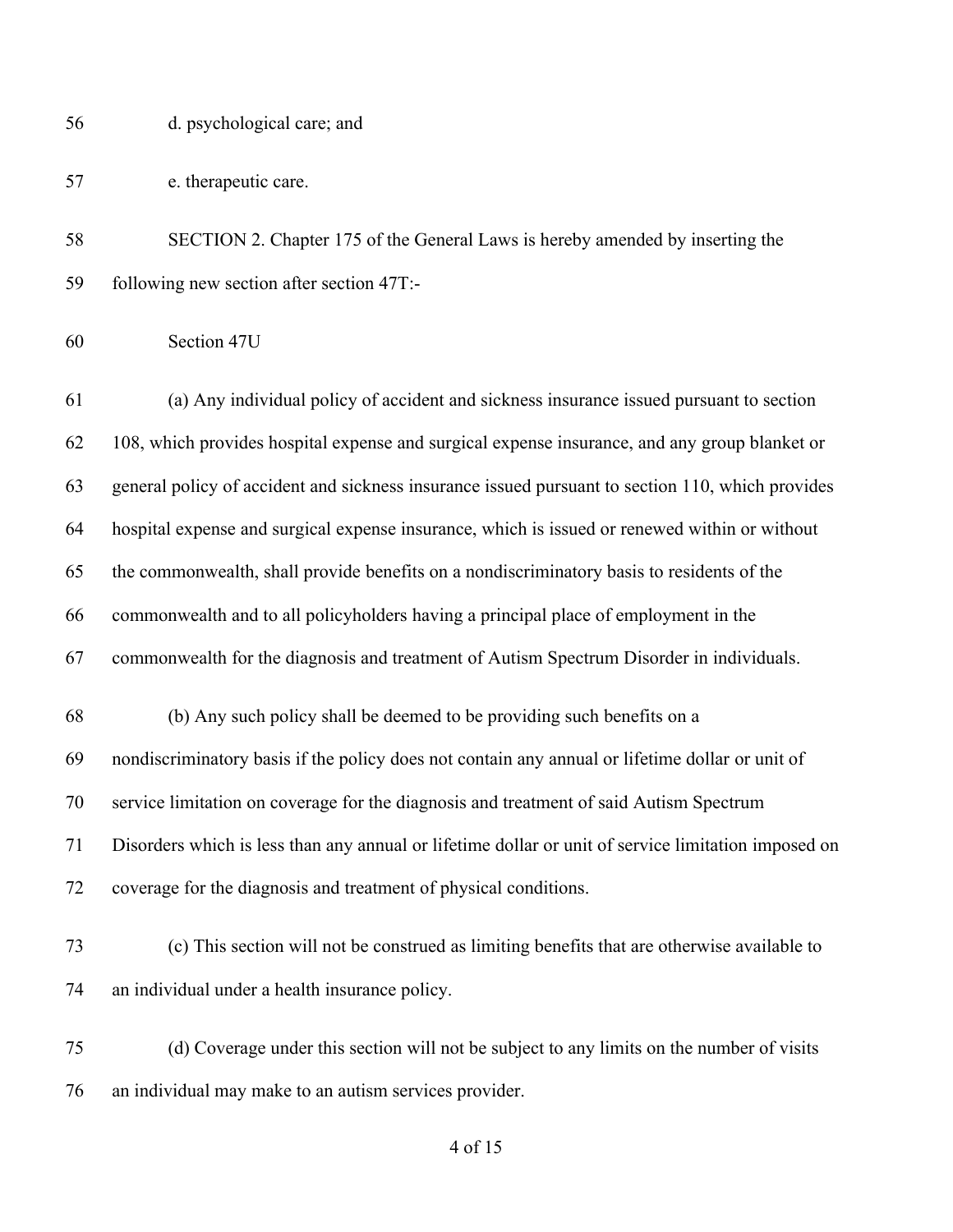| 77 | (e) This section will not be construed as affecting any obligation to provide services to an      |
|----|---------------------------------------------------------------------------------------------------|
| 78 | individual under an individualized family service plan, an individualized education program, or   |
| 79 | an individualized service plan.                                                                   |
| 80 | (f) Definitions - As used in this section:                                                        |
| 81 | 1. "Applied behavior analysis" means the design, implementation, and evaluation of                |
| 82 | environmental modifications, using behavioral stimuli and consequences, to produce socially       |
| 83 | significant improvement in human behavior, including the use of direct observation,               |
| 84 | measurement, and functional analysis of the relationship between environment and behavior.        |
| 85 | 2. "Autism services provider" means any person, entity, or group that provides treatment          |
| 86 | of autism spectrum disorders.                                                                     |
| 87 | 3. "Autism spectrum disorders" means any of the Pervasive Developmental Disorders                 |
| 88 | (PDD) as defined by the most recent edition of the Diagnostic and Statistical Manual of Mental    |
| 89 | Disorders (DSM), including Autistic Disorder, Asperger's Disorder, and PDD Not Otherwise          |
| 90 | Specified.                                                                                        |
| 91 | 4. "Board Certified Behavior Analyst" means a behavior analyst credentialed by the                |
| 92 | Behavior Analyst Certification Board as a Board Certified Behavior Analyst.                       |
| 93 | 5. "Diagnosis of autism spectrum disorders" means medically necessary assessments,                |
| 94 | evaluations, including neuropsychological evaluations, genetic testing or other tests to diagnose |
| 95 | whether an individual has one of the autism spectrum disorders.                                   |
| 96 | 6. "Habilitative or rehabilitative care" means professional, counseling, and guidance             |
| 97 | services and treatment programs, including applied behavior analysis supervised by a Board        |
|    |                                                                                                   |

of 15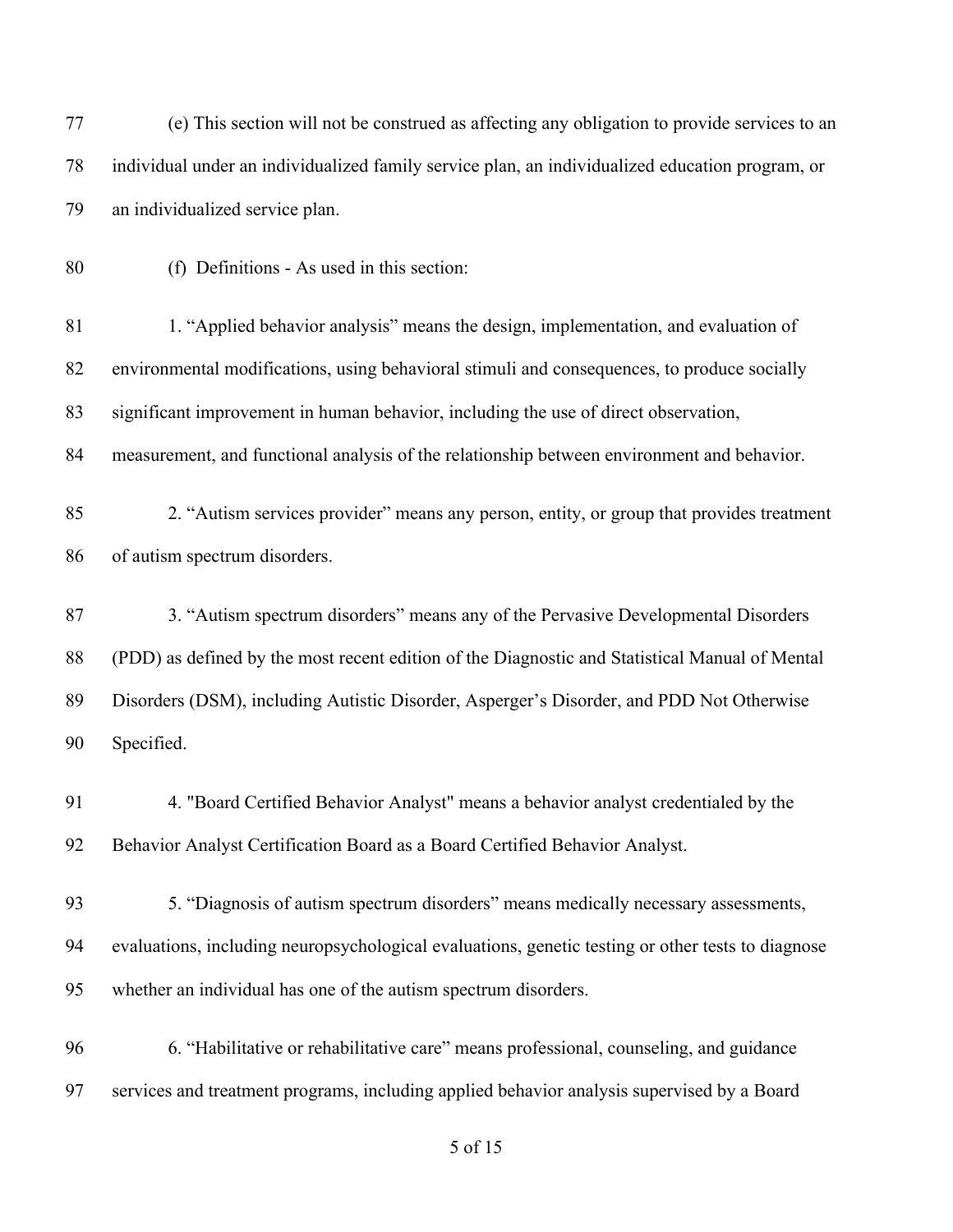Certified Behavior Analyst, that are necessary to develop, maintain, and restore, to the maximum extent practicable, the functioning of an individual.

 7. "Pharmacy care" means medications prescribed by a licensed physician and any health-related services deemed medically necessary to determine the need or effectiveness of the medications, to the same extent that pharmacy care is provided by the policy for other medical conditions.

 8. "Psychiatric care" means direct or consultative services provided by a psychiatrist licensed in the state in which the psychiatrist practices.

 9. "Psychological care" means direct or consultative services provided by a psychologist licensed in the state in which the psychologist practices.

 10. "Therapeutic care" means services provided by licensed or certified speech therapists, occupational therapists, physical therapists or social workers.

11. "Treatment of Autism Spectrum Disorders" will include the following care

prescribed, provided, or ordered for an individual diagnosed with one of the autism spectrum

disorders by a licensed physician or a licensed psychologist who determines the care to be

medically necessary:

- a. habilitative or rehabilitative care;
- b. pharmacy care;
- 116 c. psychiatric care;
- d. psychological care; and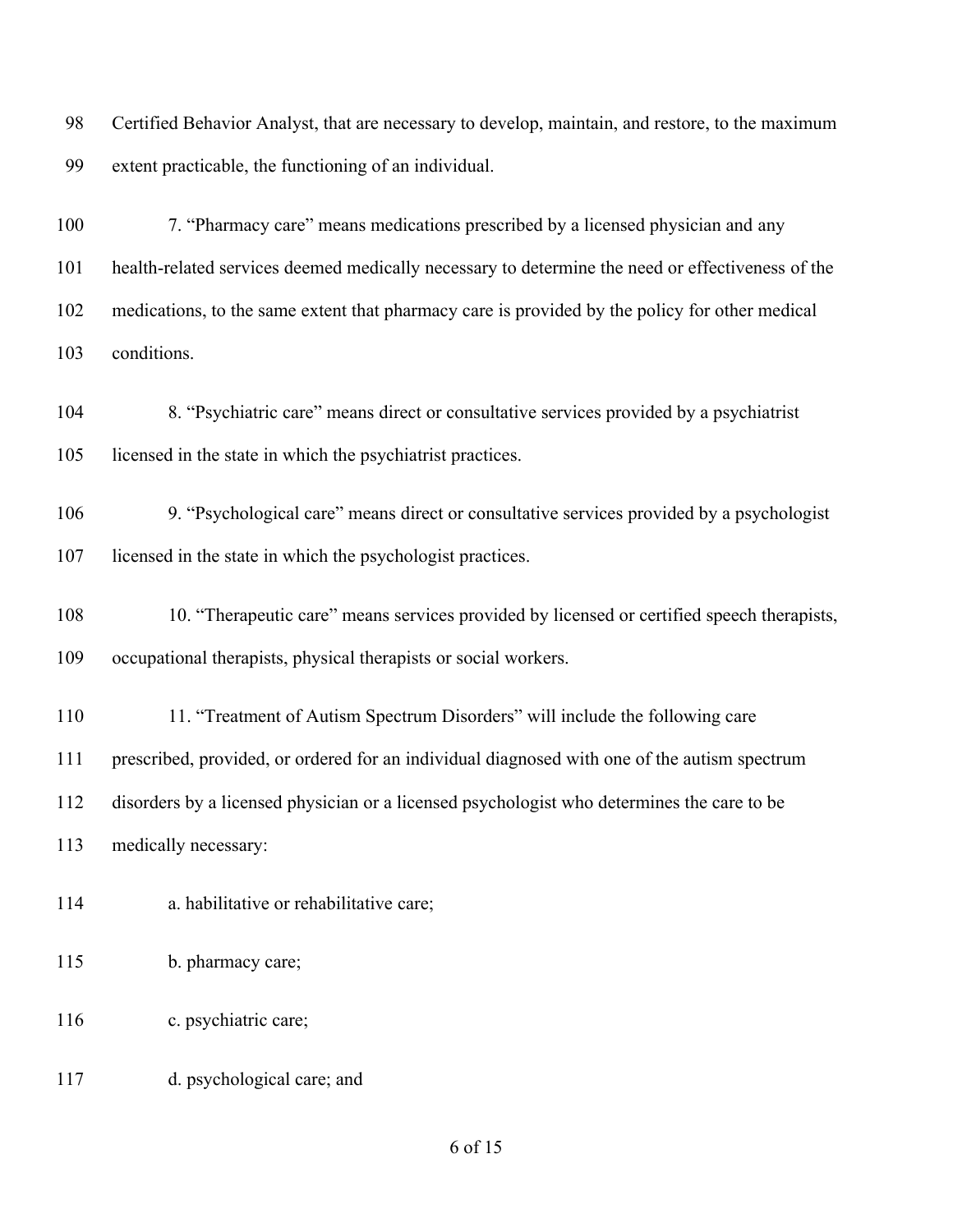118 e. therapeutic care.

 SECTION 3. Chapter 176A of the General Laws is hereby amended by inserting after section 8AA, the following section:-

 Section 8AB. (a) Any contract between a subscriber and the corporation under an individual or group hospital service plan which is issued or renewed within or without the commonwealth shall provide benefits on a nondiscriminatory basis to residents of the commonwealth and to all policyholders having a principal place of employment in the

commonwealth for the diagnosis and treatment of Autism Spectrum Disorder in individuals.

 (b) Any such policy shall be deemed to be providing such benefits on a nondiscriminatory basis if the policy does not contain any annual or lifetime dollar or unit of service limitation on coverage for the diagnosis and treatment of said Autism Spectrum Disorders which is less than any annual or lifetime dollar or unit of service limitation imposed on

- coverage for the diagnosis and treatment of physical conditions.
- (c) This section will not be construed as limiting benefits that are otherwise available to an individual under a health insurance policy.

 (d) Coverage under this section will not be subject to any limits on the number of visits an individual may make to an autism services provider.

 (e) This section will not be construed as affecting any obligation to provide services to an individual under an individualized family service plan, an individualized education program, or an individualized service plan.

(f) Definitions - As used in this section: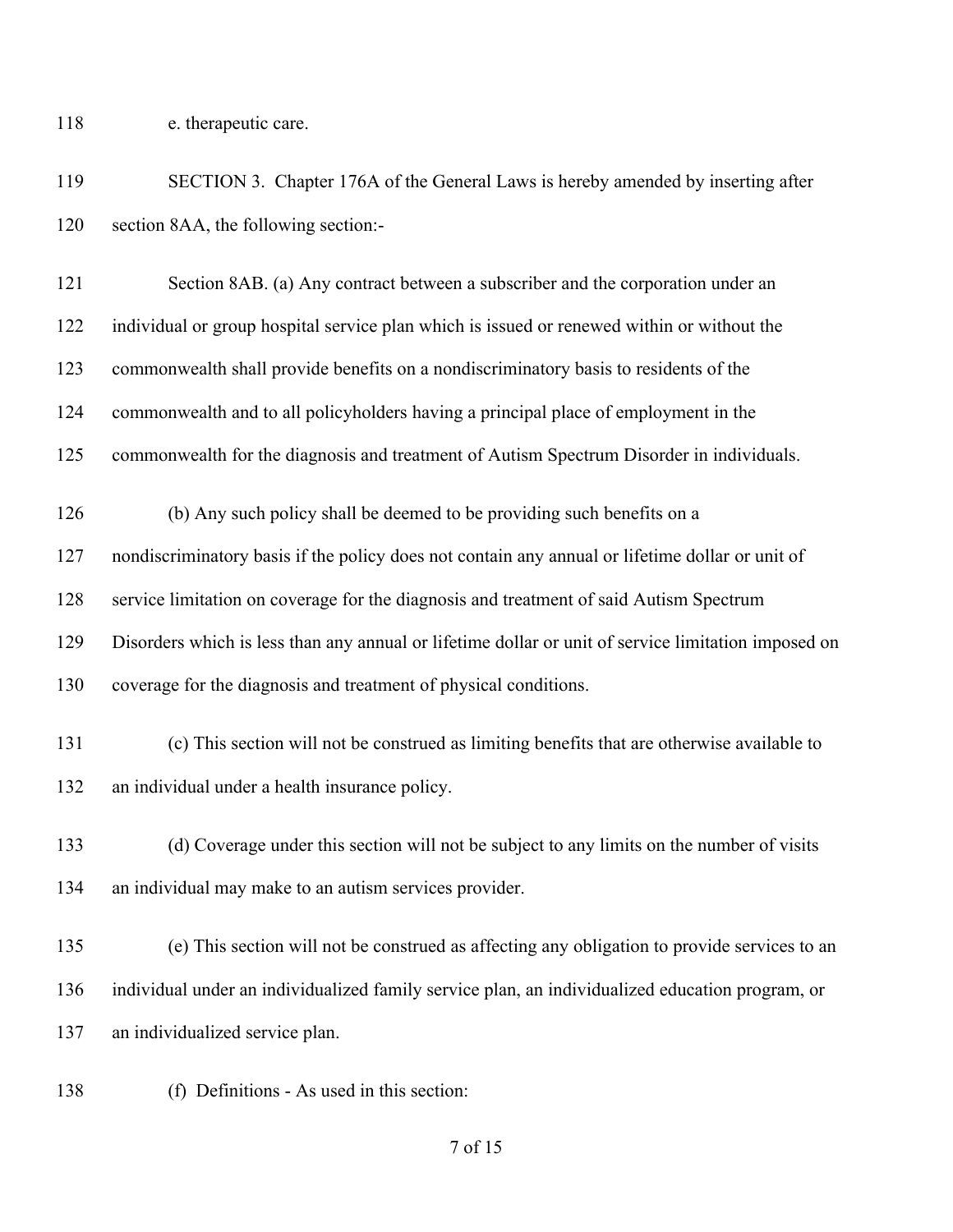1. "Applied behavior analysis" means the design, implementation, and evaluation of environmental modifications, using behavioral stimuli and consequences, to produce socially significant improvement in human behavior, including the use of direct observation, measurement, and functional analysis of the relationship between environment and behavior. 2. "Autism services provider" means any person, entity, or group that provides treatment of autism spectrum disorders. 3. "Autism spectrum disorders" means any of the Pervasive Developmental Disorders (PDD) as defined by the most recent edition of the Diagnostic and Statistical Manual of Mental Disorders (DSM), including Autistic Disorder, Asperger's Disorder, and PDD Not Otherwise Specified. 4. "Board Certified Behavior Analyst" means a behavior analyst credentialed by the Behavior Analyst Certification Board as a Board Certified Behavior Analyst. 5. "Diagnosis of autism spectrum disorders" means medically necessary assessments, evaluations, including neuropsychological evaluations, genetic testing or other tests to diagnose whether an individual has one of the autism spectrum disorders. 6. "Habilitative or rehabilitative care" means professional, counseling, and guidance services and treatment programs, including applied behavior analysis supervised by a Board Certified Behavior Analyst, that are necessary to develop, maintain, and restore, to the maximum extent practicable, the functioning of an individual. 7. "Pharmacy care" means medications prescribed by a licensed physician and any health-related services deemed medically necessary to determine the need or effectiveness of the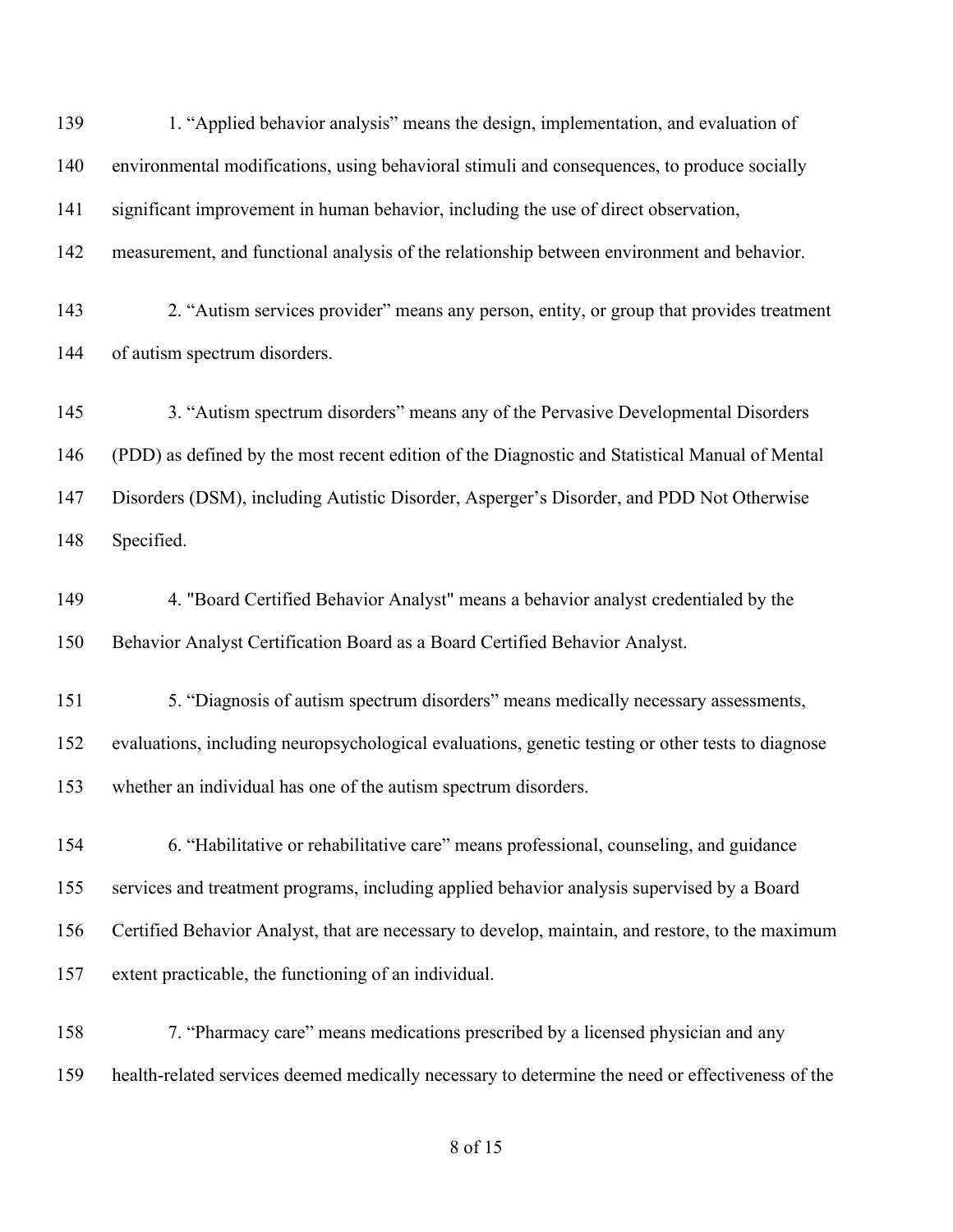medications, to the same extent that pharmacy care is provided by the policy for other medical conditions.

| 162 | 8. "Psychiatric care" means direct or consultative services provided by a psychiatrist       |
|-----|----------------------------------------------------------------------------------------------|
| 163 | licensed in the state in which the psychiatrist practices.                                   |
| 164 | 9. "Psychological care" means direct or consultative services provided by a psychologist     |
| 165 | licensed in the state in which the psychologist practices.                                   |
| 166 | 10. "Therapeutic care" means services provided by licensed or certified speech therapists,   |
| 167 | occupational therapists, physical therapists or social workers.                              |
| 168 | 11. "Treatment of Autism Spectrum Disorders" will include the following care                 |
| 169 | prescribed, provided, or ordered for an individual diagnosed with one of the autism spectrum |
| 170 | disorders by a licensed physician or a licensed psychologist who determines the care to be   |
| 171 | medically necessary:                                                                         |
| 172 | a. habilitative or rehabilitative care;                                                      |
| 173 | b. pharmacy care;                                                                            |
| 174 | c. psychiatric care;                                                                         |
| 175 | d. psychological care; and                                                                   |
| 176 | e. therapeutic care.                                                                         |
| 177 | SECTION 4. Chapter 176B of the General Laws is hereby amended by inserting after             |

section 4R, the following section:-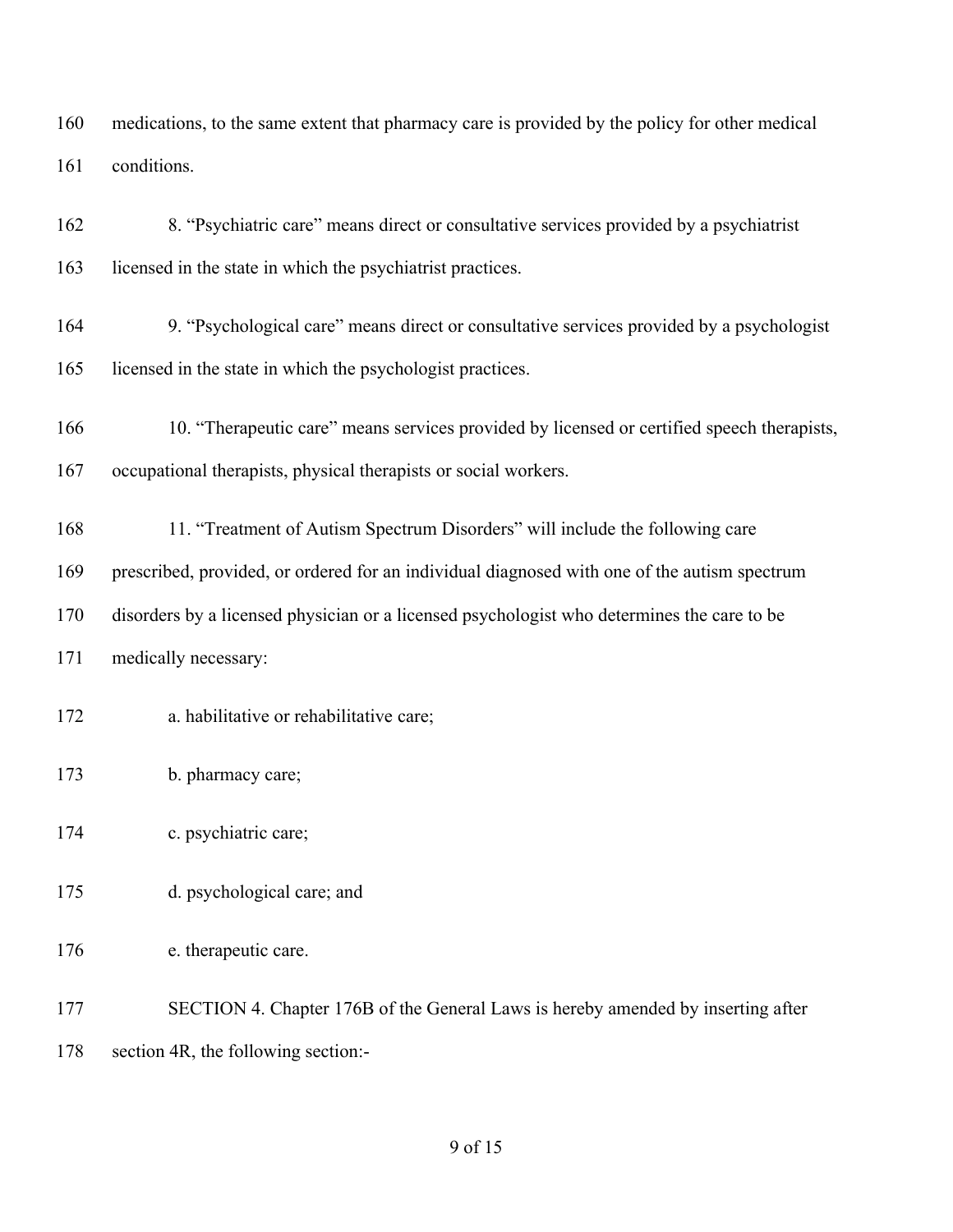Section 4S. (a) Any subscription certificate under an individual or group medical service agreement which is issued or renewed within or without the commonwealth shall provide benefits on a nondiscriminatory basis to residents of the commonwealth and to all policyholders having a principal place of employment in the commonwealth for the diagnosis and treatment of Autism Spectrum Disorder in individuals. (b) Any such policy shall be deemed to be providing such benefits on a nondiscriminatory basis if the policy does not contain any annual or lifetime dollar or unit of service limitation on coverage for the diagnosis and treatment of said Autism Spectrum Disorders which is less than any annual or lifetime dollar or unit of service limitation imposed on coverage for the diagnosis and treatment of physical conditions. (c) This section will not be construed as limiting benefits that are otherwise available to an individual under a health insurance policy. (d) Coverage under this section will not be subject to any limits on the number of visits an individual may make to an autism services provider. (e) This section will not be construed as affecting any obligation to provide services to an individual under an individualized family service plan, an individualized education program, or an individualized service plan.

(f) Definitions - As used in this section:

 1. "Applied behavior analysis" means the design, implementation, and evaluation of environmental modifications, using behavioral stimuli and consequences, to produce socially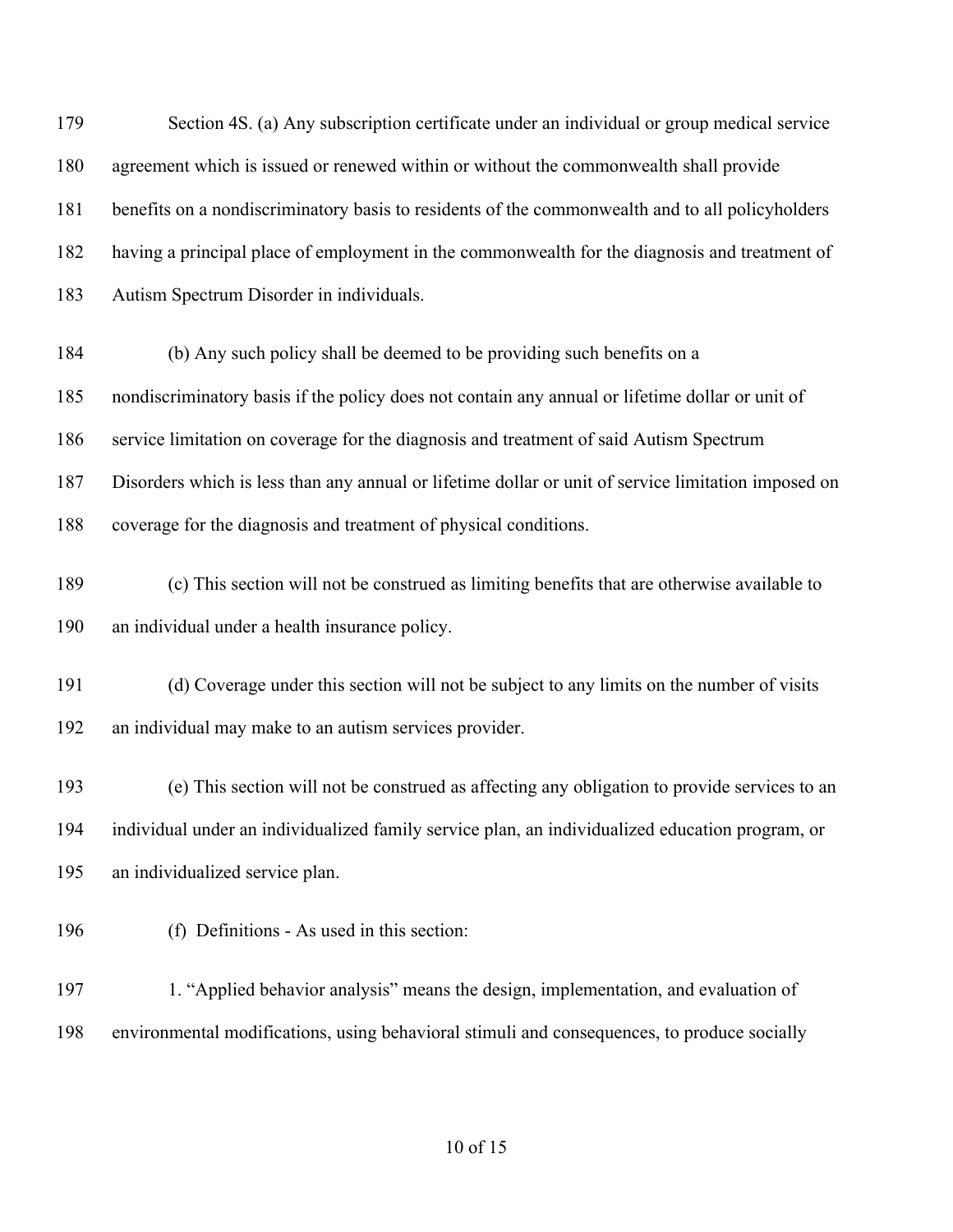significant improvement in human behavior, including the use of direct observation, measurement, and functional analysis of the relationship between environment and behavior. 2. "Autism services provider" means any person, entity, or group that provides treatment of autism spectrum disorders. 3. "Autism spectrum disorders" means any of the Pervasive Developmental Disorders (PDD) as defined by the most recent edition of the Diagnostic and Statistical Manual of Mental Disorders (DSM), including Autistic Disorder, Asperger's Disorder, and PDD Not Otherwise Specified. 4. "Board Certified Behavior Analyst" means a behavior analyst credentialed by the Behavior Analyst Certification Board as a Board Certified Behavior Analyst. 5. "Diagnosis of autism spectrum disorders" means medically necessary assessments, evaluations, including neuropsychological evaluations, genetic testing or other tests to diagnose whether an individual has one of the autism spectrum disorders. 6. "Habilitative or rehabilitative care" means professional, counseling, and guidance services and treatment programs, including applied behavior analysis supervised by a Board Certified Behavior Analyst, that are necessary to develop, maintain, and restore, to the maximum extent practicable, the functioning of an individual. 7. "Pharmacy care" means medications prescribed by a licensed physician and any health-related services deemed medically necessary to determine the need or effectiveness of the medications, to the same extent that pharmacy care is provided by the policy for other medical conditions.

## of 15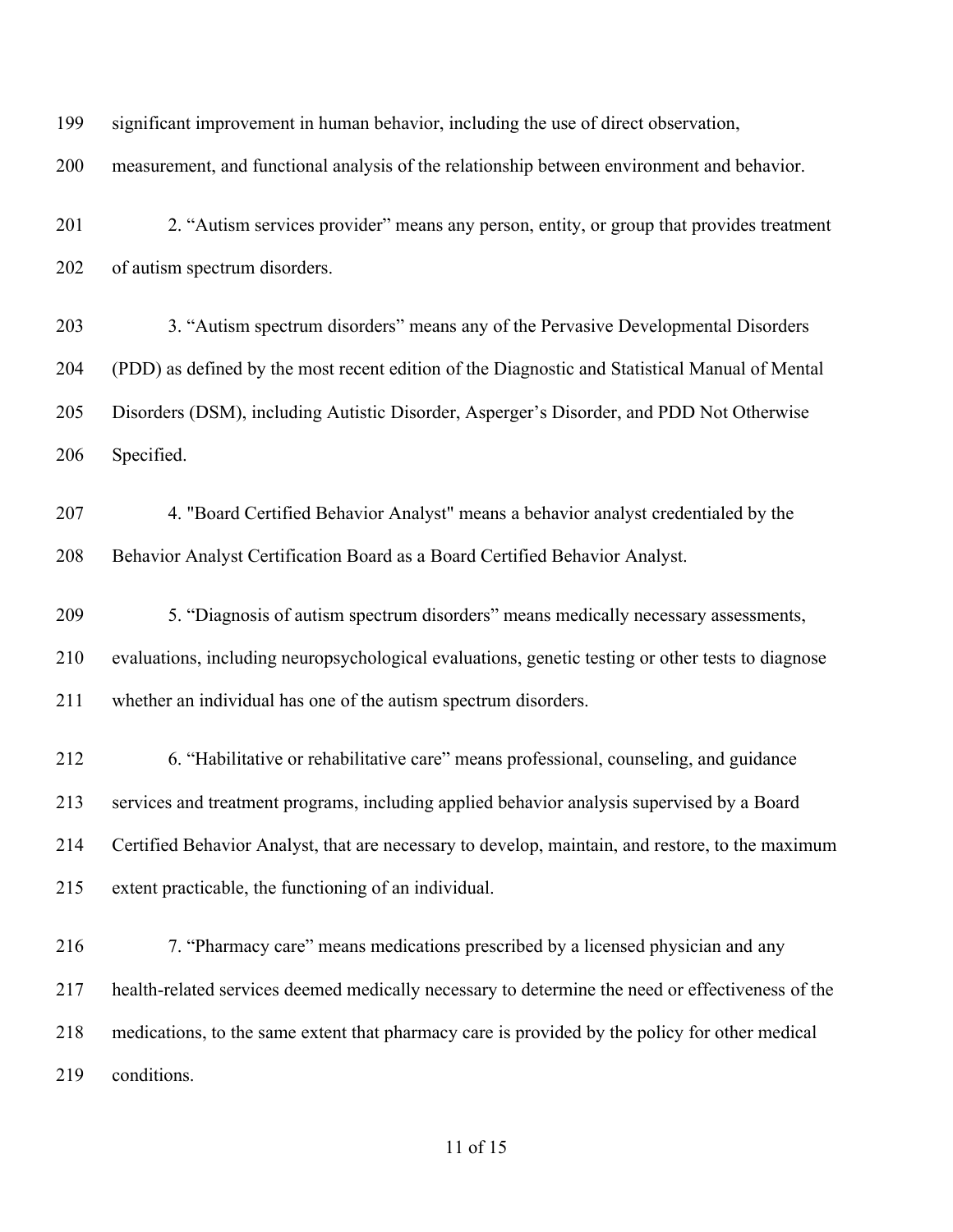| 220 | 8. "Psychiatric care" means direct or consultative services provided by a psychiatrist       |
|-----|----------------------------------------------------------------------------------------------|
| 221 | licensed in the state in which the psychiatrist practices.                                   |
| 222 | 9. "Psychological care" means direct or consultative services provided by a psychologist     |
| 223 | licensed in the state in which the psychologist practices.                                   |
| 224 | 10. "Therapeutic care" means services provided by licensed or certified speech therapists,   |
| 225 | occupational therapists, physical therapists or social workers.                              |
| 226 | 11. "Treatment of Autism Spectrum Disorders" will include the following care                 |
| 227 | prescribed, provided, or ordered for an individual diagnosed with one of the autism spectrum |
| 228 | disorders by a licensed physician or a licensed psychologist who determines the care to be   |
| 229 | medically necessary:                                                                         |
| 230 | a. habilitative or rehabilitative care;                                                      |
| 231 | b. pharmacy care;                                                                            |
| 232 | c. psychiatric care;                                                                         |
| 233 | d. psychological care; and                                                                   |
| 234 | e. therapeutic care.                                                                         |
| 235 | SECTION 5. Said chapter 176G is hereby amended by inserting after section 4Q, as so          |
| 236 | appearing, the following section:-                                                           |
| 237 | Section 4R. (a) A health maintenance contract issued or renewed within or without the        |
| 238 | commonwealth shall provide benefits on a nondiscriminatory basis to residents of the         |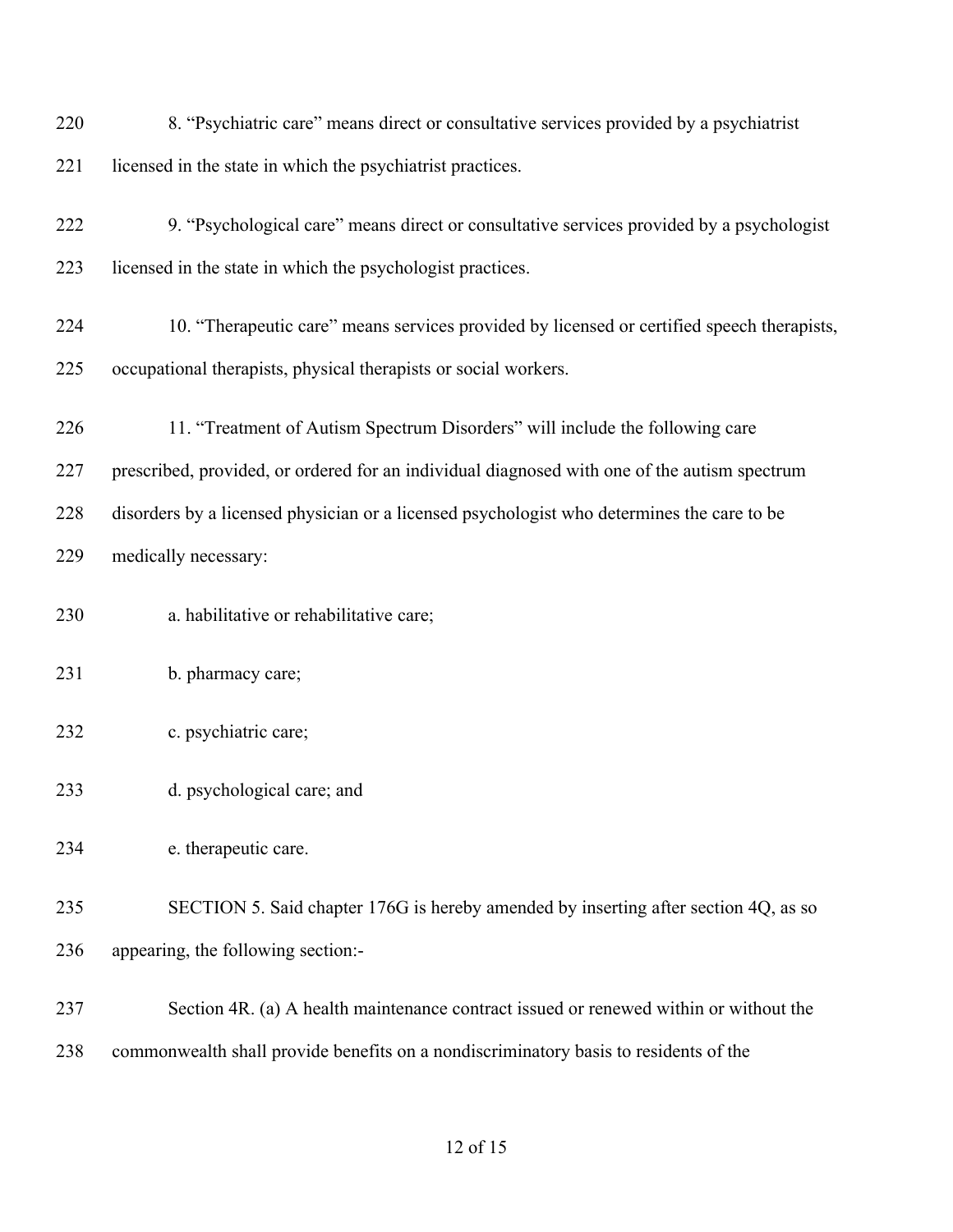commonwealth and to all policyholders having a principal place of employment in the commonwealth for the diagnosis and treatment of Autism Spectrum Disorder in individuals. (b) Any such policy shall be deemed to be providing such benefits on a nondiscriminatory basis if the policy does not contain any annual or lifetime dollar or unit of service limitation on coverage for the diagnosis and treatment of said Autism Spectrum Disorders which is less than any annual or lifetime dollar or unit of service limitation imposed on coverage for the diagnosis and treatment of physical conditions. (c) This section will not be construed as limiting benefits that are otherwise available to an individual under a health insurance policy. (d) Coverage under this section will not be subject to any limits on the number of visits an individual may make to an autism services provider. (e) This section will not be construed as affecting any obligation to provide services to an individual under an individualized family service plan, an individualized education program, or an individualized service plan. (f) Definitions - As used in this section: 1. "Applied behavior analysis" means the design, implementation, and evaluation of environmental modifications, using behavioral stimuli and consequences, to produce socially significant improvement in human behavior, including the use of direct observation, measurement, and functional analysis of the relationship between environment and behavior. 2. "Autism services provider" means any person, entity, or group that provides treatment

of autism spectrum disorders.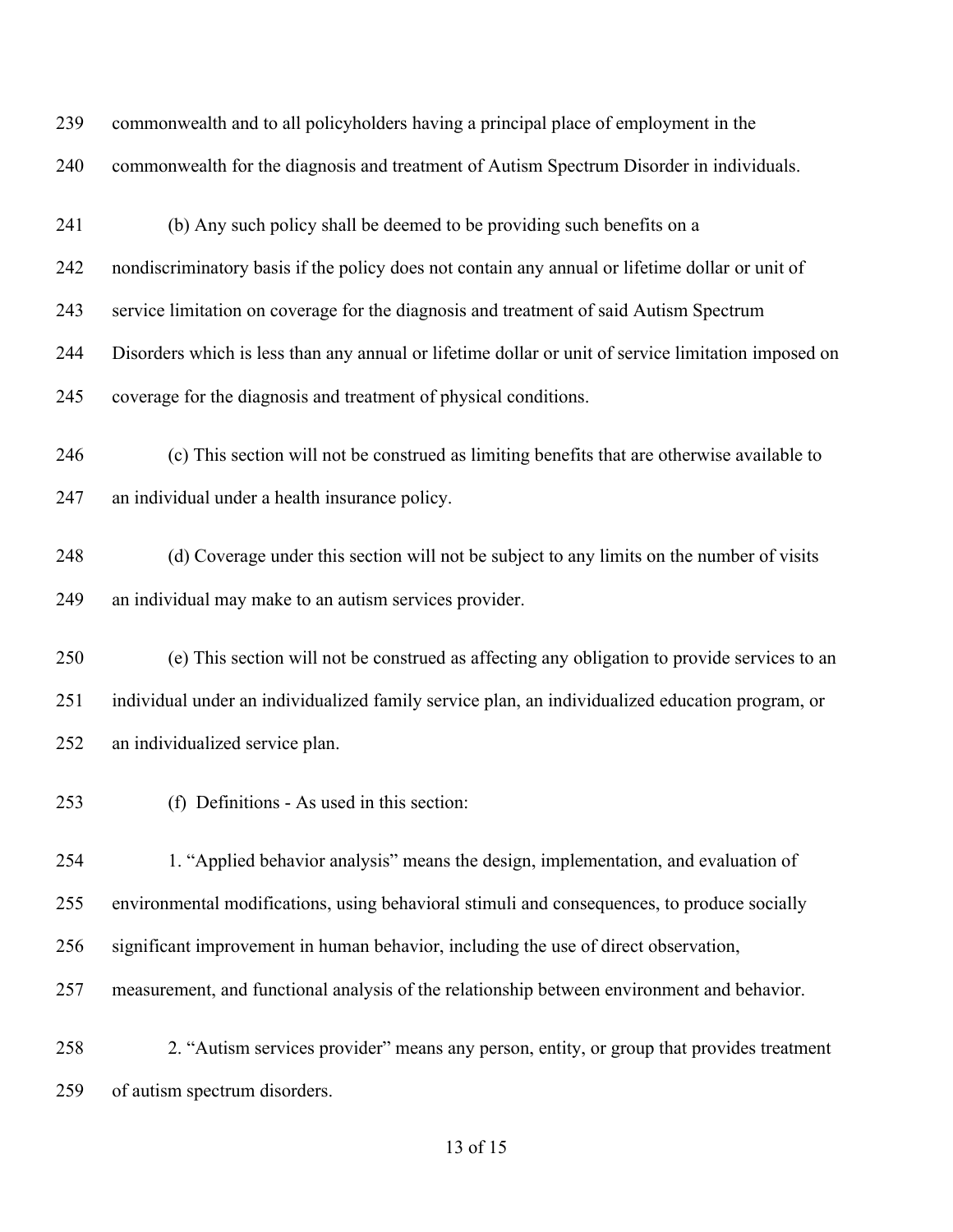3. "Autism spectrum disorders" means any of the Pervasive Developmental Disorders (PDD) as defined by the most recent edition of the Diagnostic and Statistical Manual of Mental Disorders (DSM), including Autistic Disorder, Asperger's Disorder, and PDD Not Otherwise Specified.

- 4. "Board Certified Behavior Analyst" means a behavior analyst credentialed by the Behavior Analyst Certification Board as a Board Certified Behavior Analyst.
- 5. "Diagnosis of autism spectrum disorders" means medically necessary assessments, evaluations, including neuropsychological evaluations, genetic testing or other tests to diagnose whether an individual has one of the autism spectrum disorders.
- 6. "Habilitative or rehabilitative care" means professional, counseling, and guidance services and treatment programs, including applied behavior analysis supervised by a Board Certified Behavior Analyst, that are necessary to develop, maintain, and restore, to the maximum extent practicable, the functioning of an individual.
- 7. "Pharmacy care" means medications prescribed by a licensed physician and any health-related services deemed medically necessary to determine the need or effectiveness of the medications, to the same extent that pharmacy care is provided by the policy for other medical conditions.
- 8. "Psychiatric care" means direct or consultative services provided by a psychiatrist 278 licensed in the state in which the psychiatrist practices.
- 9. "Psychological care" means direct or consultative services provided by a psychologist 280 licensed in the state in which the psychologist practices.